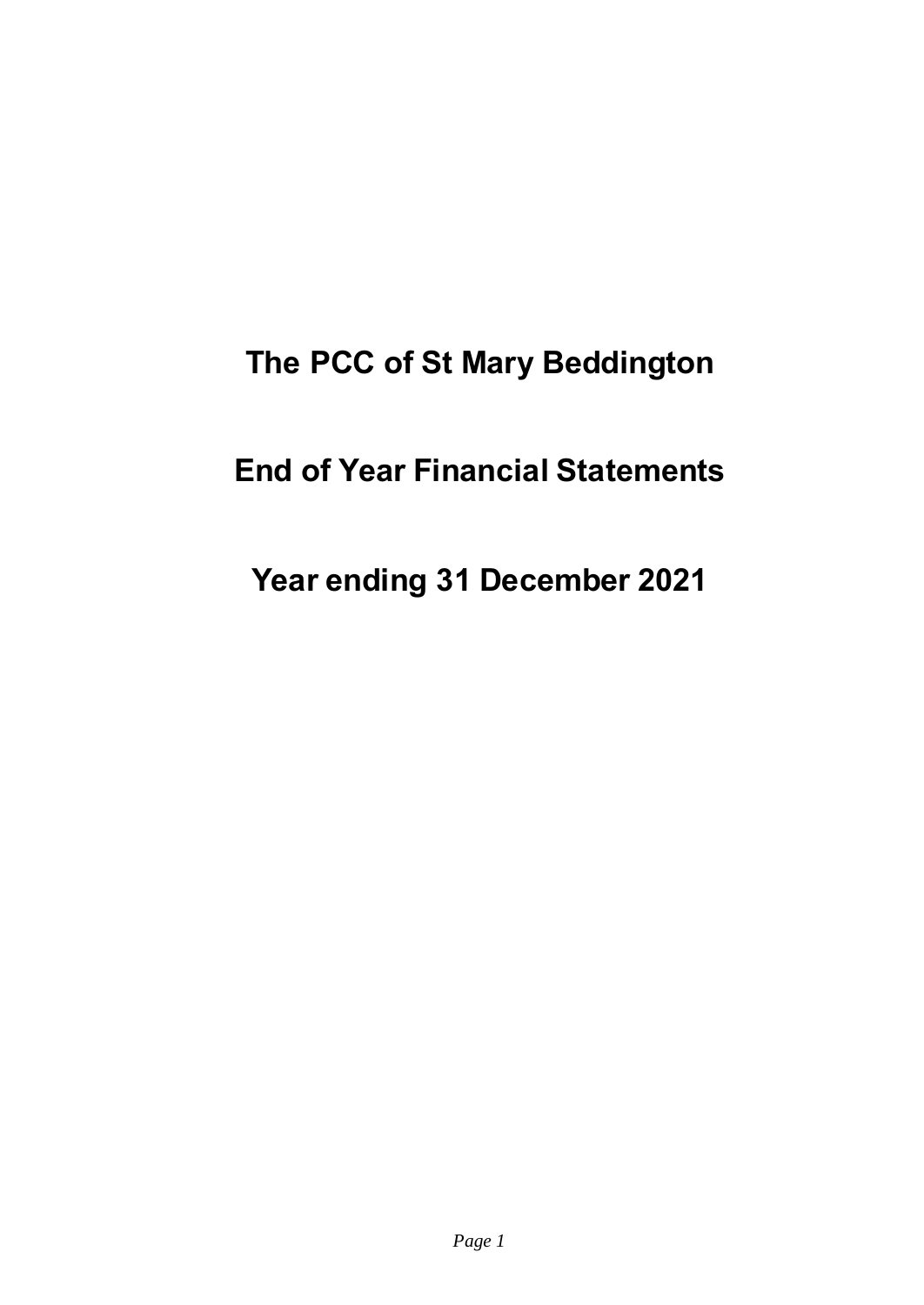### **Introduction**

#### **Accounting Policies**

The principal accounting policies are summarized below. The accounting policies have been applied consistently throughout the year.

#### **Basis of Accounting**

The financial statements of the PPC have been prepared in accordance with the Church Accounting Regulations 2006 using the Receipts and Payments basis together with applicable accounting standards and the current Statement of Recommended Practice, Accounting and Reporting by Charities.

#### **Fund Accounting**

Unrestricted funds are available for use at the discretion of the Trustees in furtherance of the general objectives of the charity.

Designated funds are unrestricted funds earmarked by the Trustees for particular purposes. Restricted funds are subject to restrictions on their expenditure by the donor or through the terms of an appeal.

#### **Incoming Resources**

All incoming resources are included in the Statement of Financial Activities when the charity is entitled to the income and the amount can be quantified with reasonable accuracy.

#### **Resources Expended**

Expenditure is accounted for on a Receipts and Payments basis as a liability is incurred. Costs of generating funds comprise the costs associated with attracting voluntary income. Charitable expenditure comprises those costs incurred by the charity in the delivery of its activities and services for its beneficiaries. It includes both costs that can be allocated directly to such activities and those costs of an indirect nature necessary to support them. All costs are allocated on a basis designed to reflect the use of the resource. Costs relating to a particular activity are allocated directly, others are apportioned on an appropriate basis.

#### **Fixed Assets**

Consecrated property which is the church building and moveable church furnishings are excluded from the accounts by virtue of s.1 Charities Act 20 II.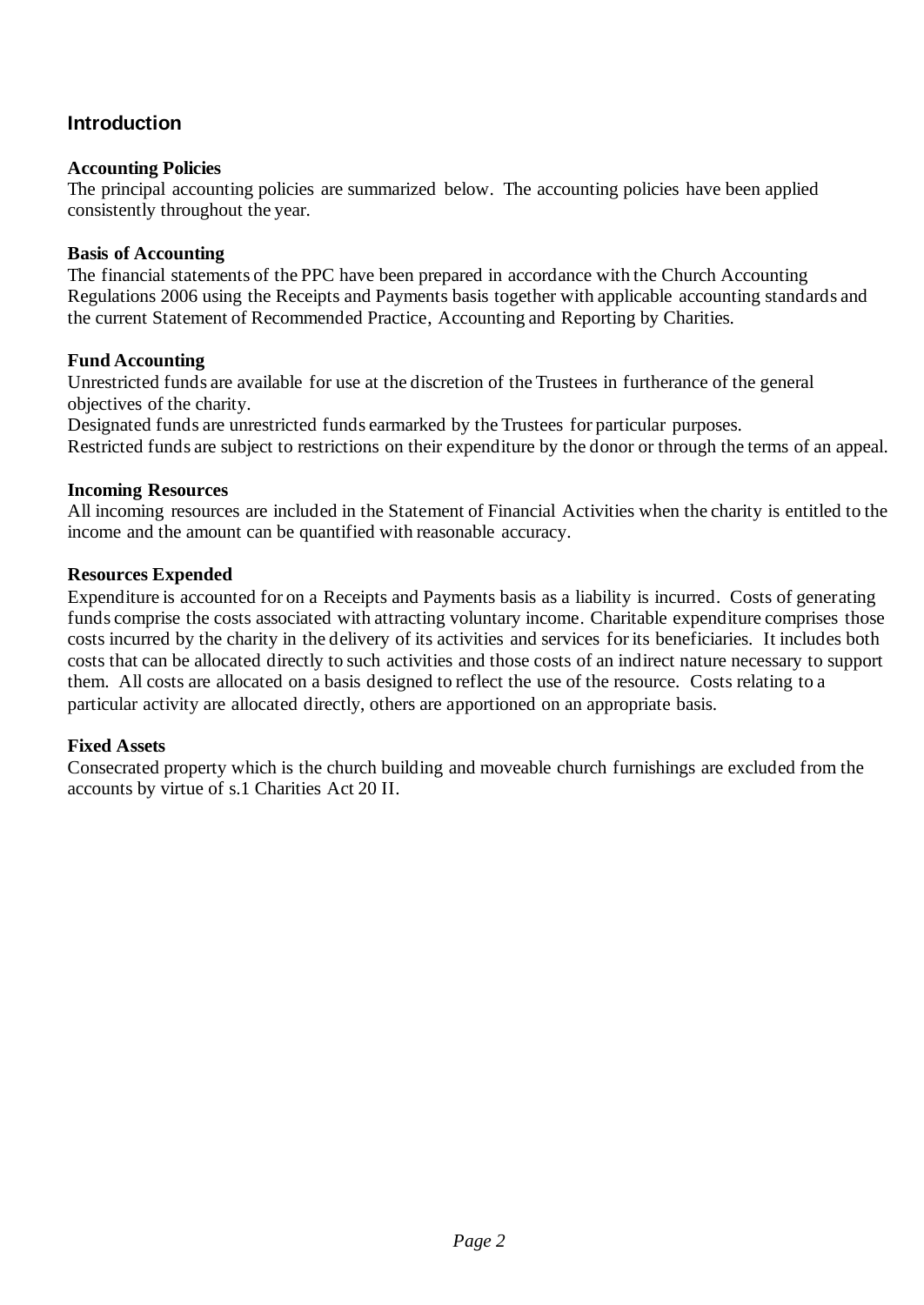## **Statement of Financial Activities**

|                                                                        | <b>Unrestricted</b> | <b>Restricted</b> | <b>Endowment</b> | 2021               | 2020        |
|------------------------------------------------------------------------|---------------------|-------------------|------------------|--------------------|-------------|
|                                                                        | funds               | funds             | funds            | <b>Total funds</b> | total funds |
| Income and endowments from:                                            |                     |                   |                  |                    |             |
| Donations and legacies                                                 | 126,448             |                   |                  | 126,448            | 94,022      |
| Income from charitable activities                                      | 3,980               |                   |                  | 3,980              | 1,886       |
| Other trading activities                                               | 13,391              |                   |                  | 13,391             | 4,456       |
| Investments                                                            | 23                  | $\mathbf{1}$      |                  | 24                 | 288         |
| <b>Total income</b>                                                    | 143,842             | 1                 |                  | 143,843            | 100,653     |
| <b>Expenditure on:</b>                                                 |                     |                   |                  |                    |             |
| Raising funds                                                          | 4,118               |                   |                  | 4,118              | 2,048       |
| Expenditure on charitable activities                                   | 158,787             |                   |                  | 158,787            | 162,815     |
| <b>Total expenditure</b>                                               | 162,905             |                   |                  | 162,905            | 164,863     |
| Net income / (expenditure) resources before<br>transfer                | (19,063)            | 1                 |                  | (19,062)           | (64, 209)   |
| <b>Transfers</b>                                                       |                     |                   |                  |                    |             |
| Gross transfers between funds - in                                     | 30,030              |                   |                  | 30,030             | 24,362      |
| Gross transfers between funds - out<br>Other recognised gains / losses | (30,030)            |                   |                  | (30,030)           | (24, 362)   |
| Net movement in funds                                                  | (19,063)            | $\mathbf{1}$      |                  | (19,062)           | (64, 209)   |
| Total funds brought forward                                            | 72,027              | 2,751             |                  | 74,778             | 138,988     |
| <b>Total funds carried forward</b>                                     | 52,964              | 2,752             |                  | 55,716             | 74,778      |
| <b>Represented by</b>                                                  |                     |                   |                  |                    |             |
| <b>Unrestricted</b>                                                    |                     |                   |                  |                    |             |
| General fund                                                           | 31,865              |                   |                  | 31,865             | 20,970      |
| <b>Designated</b>                                                      |                     |                   |                  |                    |             |
| CBF 4 Organ                                                            | 15,440              |                   |                  | 15,440             | 15,440      |
| CBF 5 Building Fund                                                    | 1,133               |                   |                  | 1,133              | 16,126      |
| Choir Fund Acc                                                         | 4,138               |                   |                  | 4,138              | 4,108       |
| <b>Curate Accommodation</b>                                            | 347                 |                   |                  | 347                | 15,339      |
| <b>Flower Fund Acc</b>                                                 | 41                  |                   |                  | 41                 | 41          |
| <b>Restricted</b>                                                      |                     |                   |                  |                    |             |
| Rector's Disc Fund                                                     |                     | 1,679             |                  | 1,679              | 1,678       |
| <b>Restricted Capital Fund</b>                                         |                     | 1,073             |                  | 1,073              | 1,072       |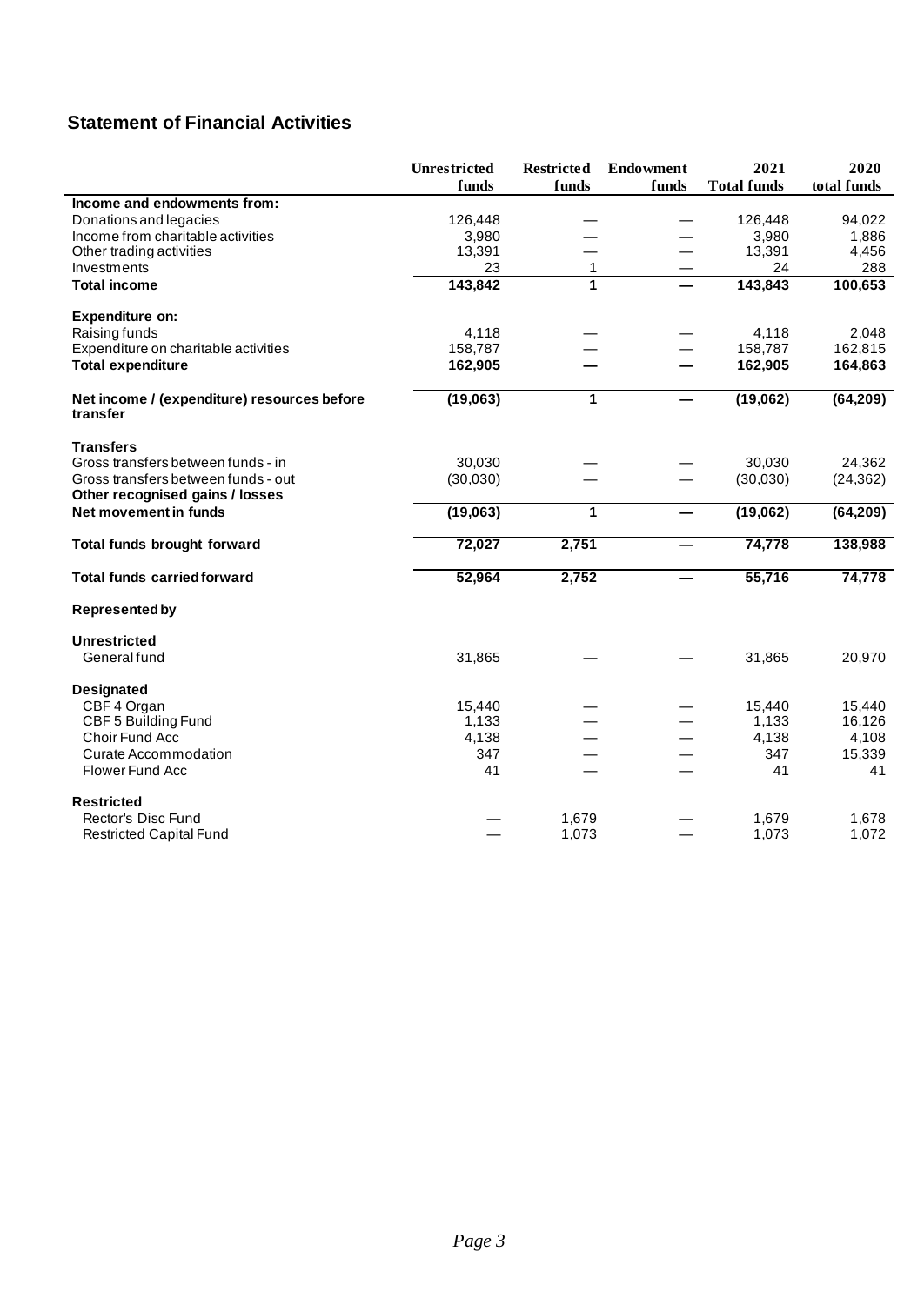### **Balance sheet**

|                                                   | 2021               | 2020             |
|---------------------------------------------------|--------------------|------------------|
|                                                   | <b>Total funds</b> | Prior year funds |
|                                                   |                    |                  |
| <b>Current assets</b><br>Cash at bank and in hand | 56,059             | 75,218           |
|                                                   | 56,059             | 75,218           |
|                                                   |                    |                  |
| Liabilities                                       |                    |                  |
| Creditors: Amounts falling due in one year        | 343<br>343         | 440<br>440       |
|                                                   |                    |                  |
| Net current assets less current liabilities       | 55,716             | 74,778           |
| Total assets less current liabilities             | 55,716             | 74,778           |
|                                                   |                    |                  |
| Total net assets less liabilities                 | 55,716             | 74,778           |
| <b>Represented by</b>                             |                    |                  |
| <b>Unrestricted</b>                               |                    |                  |
| General fund                                      | 31,865             | 20,970           |
| Designated                                        |                    |                  |
| Curate Accommodation                              | 347                | 15,339           |
| CBF 4 Organ                                       | 15,440             | 15,440           |
| CBF 5 Building Fund                               | 1,133              | 16,126           |
| Choir Fund Acc                                    | 4,138              | 4,108            |
| Flower Fund Acc                                   | 41                 | 41               |
| <b>Restricted</b>                                 |                    |                  |
| Rector's Disc Fund                                | 1,679              | 1,678            |
| Restricted Capital Fund                           | 1,073              | 1,072            |
| Agency collection                                 |                    |                  |
| <b>Funds of the church</b>                        | 55,716             | 74,778           |

### **Statement of assets and liabilities**

|                                           | General | <b>Designated</b> |       | <b>Restricted Endowment</b> | 2021   | 2020   |
|-------------------------------------------|---------|-------------------|-------|-----------------------------|--------|--------|
| Current assets - Cash at bank and in hand |         |                   |       |                             |        |        |
| Bank current account - Santander -        | 30.694  |                   | 343   |                             | 31.037 | 15,251 |
| CCLA (CBF 3) deposit acc General -        | 1,162   |                   |       |                             | 1.162  | 6.159  |
| CCLA (CBF 1) deposit account -            |         | 347               | 2,752 |                             | 3.099  | 18.090 |
| CCLA (CBF 4) deposit account Organ Fund - | 9       | 15.440            |       |                             | 15.449 | 15,440 |
| CCLA (CBF 5) Building Fund -              |         | 1,133             |       |                             | 1,133  | 16,126 |
| Choir Account -                           |         | 4,138             |       |                             | 4.138  | 4.108  |
| Cash in hand -                            |         | 41                |       |                             | 41     | 41     |
| <b>Totals</b>                             | 31,865  | 21.099            | 3,095 |                             | 56,059 | 75,218 |
| Liabilities - Agency accounts             |         |                   |       |                             |        |        |
| Agency collections -                      |         |                   | 343   |                             | 343    | 440    |
| <b>Totals</b>                             |         |                   | 343   |                             | 343    | 440    |
| <b>Grand total</b>                        | 31,865  | 21,099            | 2,752 |                             | 55,716 | 74,778 |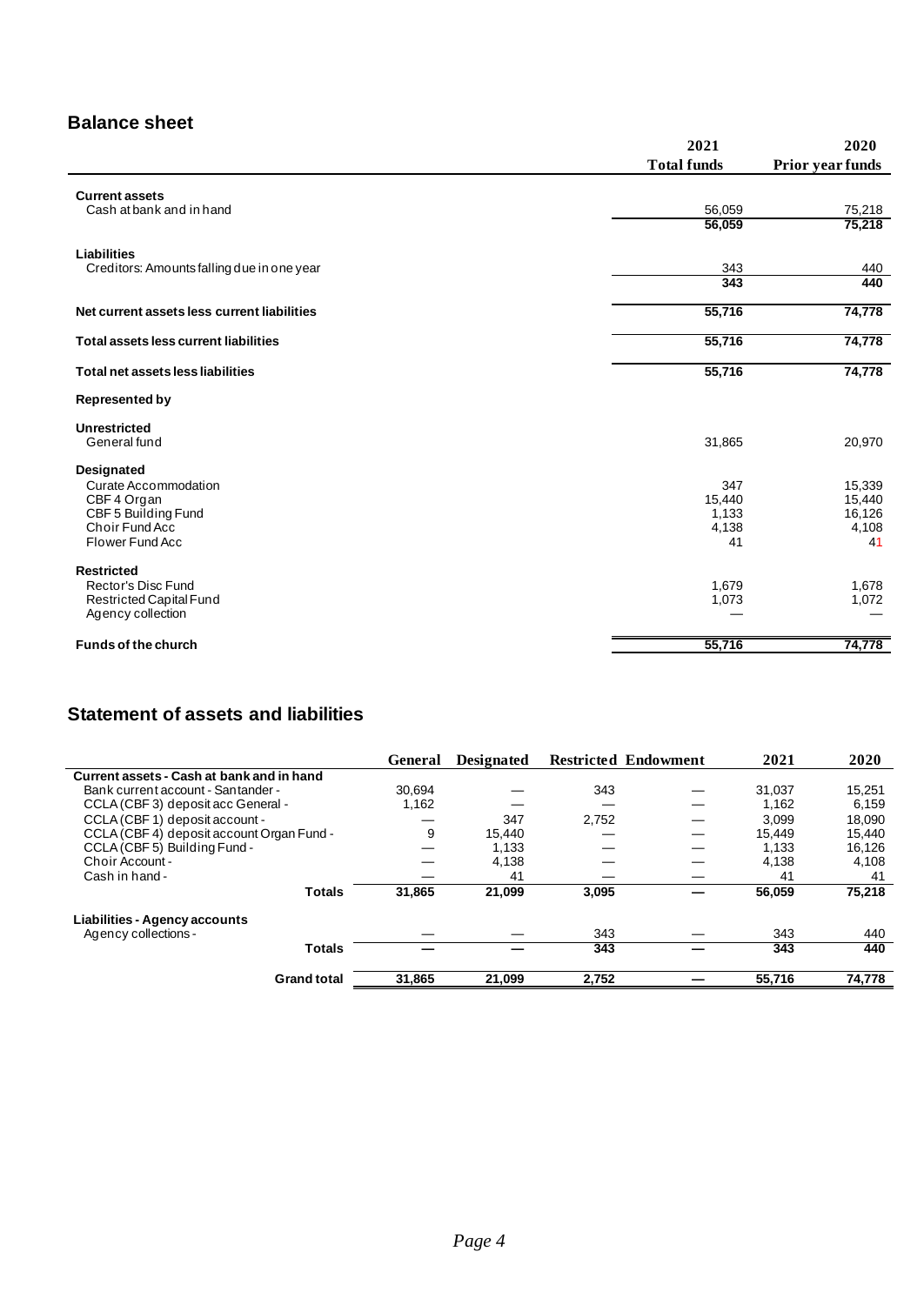# **Fund movement by type**

|                                                   |                              | Opening | <b>Incoming</b> | Outgoing | <b>Transfers Gains/losses</b> | Closing |
|---------------------------------------------------|------------------------------|---------|-----------------|----------|-------------------------------|---------|
| <b>CBF1 - Rector's Disc Fund</b>                  |                              |         |                 |          |                               |         |
| Restricted                                        |                              | 1,678   |                 |          |                               | 1,679   |
|                                                   | <b>Sub-total for CBF1</b>    | 1,678   |                 |          |                               | 1,679   |
| <b>CBF1a - Restricted Capital F</b>               |                              |         |                 |          |                               |         |
| Restricted                                        |                              | 1.072   |                 |          |                               | 1,073   |
|                                                   | Sub-total for CBF1a          | 1,072   |                 |          |                               | 1,073   |
| <b>CBF1e - Hamilton Window Fund</b><br>Restricted |                              |         |                 |          |                               |         |
|                                                   | Sub-total for CBF1e          |         |                 |          |                               |         |
|                                                   |                              |         |                 |          |                               |         |
| <b>CBF1j-Curate Accommodation</b>                 |                              |         |                 |          |                               |         |
| Designated                                        |                              | 15,339  |                 |          | (15,000)                      | 347     |
|                                                   | Sub-total for CBF1j          | 15,339  | 7               |          | (15,000)                      | 347     |
| CBF4-CBF4 Organ                                   |                              |         |                 |          |                               |         |
| Designated                                        |                              | 15,440  |                 |          |                               | 15,440  |
|                                                   | <b>Sub-total for CBF4</b>    | 15,440  |                 |          |                               | 15,440  |
| <b>CBF5-CBF5 Building Fund</b>                    |                              |         |                 |          |                               |         |
| Designated                                        |                              | 16,126  | 6               |          | (15,000)                      | 1,133   |
|                                                   | <b>Sub-total for CBF5</b>    | 16,126  | $\overline{6}$  |          | (15,000)                      | 1,133   |
| <b>Choir - Choir Fund Acc</b>                     |                              |         |                 |          |                               |         |
| Designated                                        |                              | 4,108   |                 |          | 30                            | 4,138   |
|                                                   | <b>Sub-total for Choir</b>   | 4.108   |                 |          | 30                            | 4,138   |
| <b>Flower - Flower Fund Acc</b>                   |                              |         |                 |          |                               |         |
| Designated                                        |                              | 41      |                 |          |                               | 41      |
|                                                   | <b>Sub-total for Flower</b>  | 41      |                 |          |                               | 41      |
| General - General fund                            |                              |         |                 |          |                               |         |
| Unrestricted                                      |                              | 20,970  | 143,830         | 162,905  | 29,970                        | 31,865  |
|                                                   | <b>Sub-total for General</b> | 20,970  | 143,830         | 162,905  | 29,970                        | 31,865  |
|                                                   | <b>Grand total</b>           | 74,778  | 143,843         | 162,905  |                               | 55,716  |
|                                                   |                              |         |                 |          |                               |         |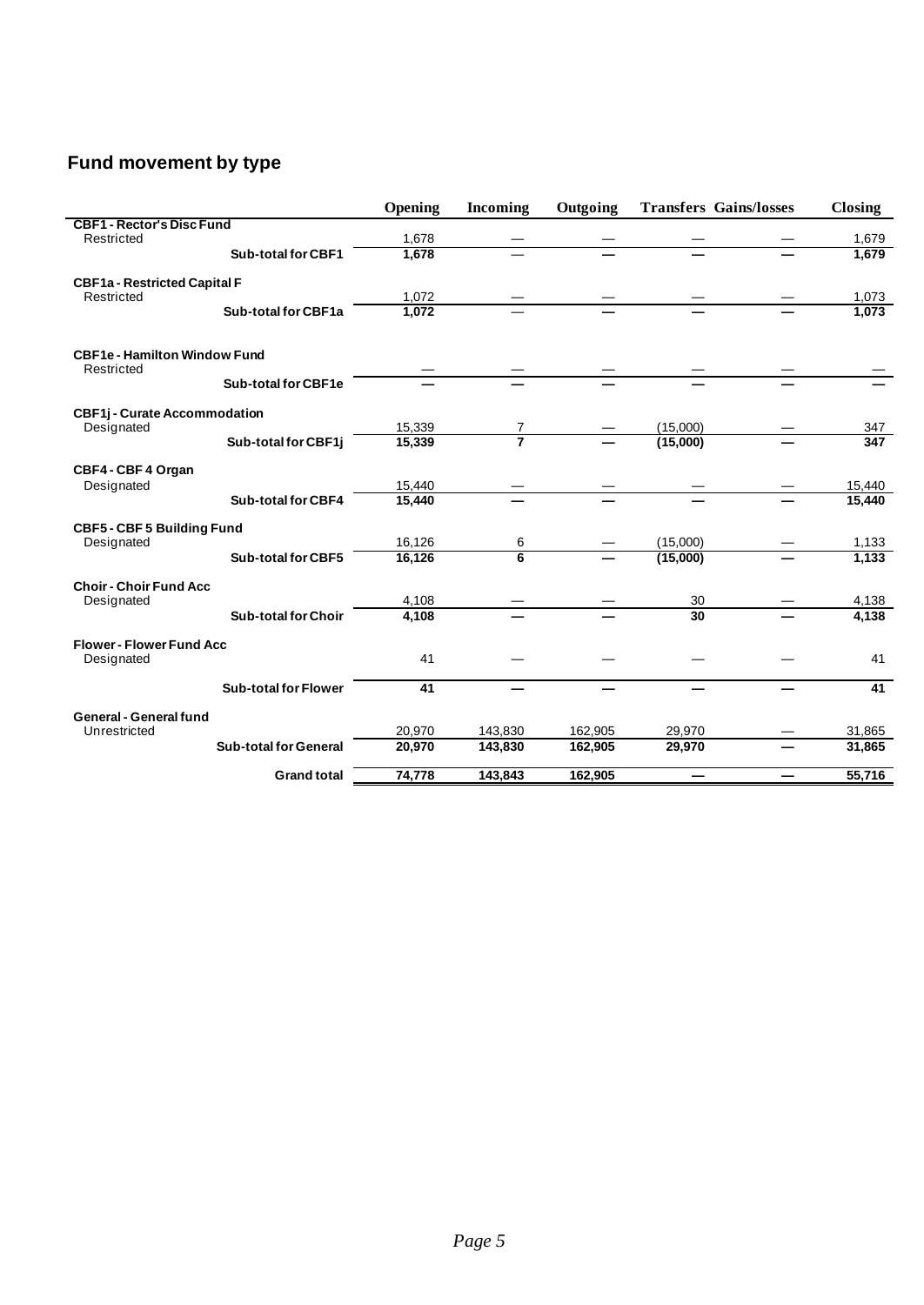# **Analysis of income and expenditure**

|                                                                       |       |                     |                   |                   |                          | <b>Total</b><br>2021 | <b>Total</b><br>2020 |
|-----------------------------------------------------------------------|-------|---------------------|-------------------|-------------------|--------------------------|----------------------|----------------------|
|                                                                       |       | <b>Unrestricted</b> | <b>Designated</b> | <b>Restricted</b> | <b>Endowment</b>         |                      |                      |
| <b>INCOME AND ENDOWMENTS</b>                                          |       |                     |                   |                   |                          |                      |                      |
| <b>Donations and legacies</b>                                         |       |                     |                   |                   |                          |                      |                      |
| Donations Bank SO                                                     |       | 40,620              |                   |                   |                          | 40,620               | 39,256               |
| Gift Aid - Envelopes                                                  |       | 474                 |                   |                   |                          | 474                  | 1,713                |
| Stewardship Envelopes GA                                              |       | 488                 |                   |                   |                          | 488                  |                      |
| Stewardship Envelopes no GA                                           |       | 2,585               |                   |                   |                          | 2,585                |                      |
| Other planned giving                                                  |       | 1,538               |                   |                   |                          | 1,538                | 3,730                |
| Loose plate collections                                               |       | 942                 |                   |                   |                          | 942                  | 899                  |
| Other giving -                                                        |       | 50                  |                   |                   |                          | 50                   | 1,320                |
| wall/votive/poetry/toddle                                             |       |                     |                   |                   |                          |                      |                      |
| One-off Gift Aid gifts                                                |       | 500                 |                   |                   |                          | 500                  | 699                  |
| One Off Gifts no GA                                                   |       | 1,170               |                   |                   |                          | 1,170                | 2,492                |
| Tax recoverable on Gift Aid                                           |       | 3,929               |                   |                   |                          | 3,929                | 14,612               |
| Legacies                                                              |       | 20,000              |                   |                   |                          | 20,000               | 1,000                |
| Recurring grants                                                      |       |                     |                   |                   |                          |                      | 2,133                |
| Non-recurring one-off grants                                          |       | 14,899              |                   |                   |                          | 14,899               | 12,769               |
| National Lottery Grant                                                |       | 38,468              |                   |                   |                          | 38,468               | 13,397               |
| Other funds generated                                                 |       | 785                 |                   |                   | $\qquad \qquad -$        | 785                  |                      |
|                                                                       | Total | 126,448             |                   |                   |                          | 126,448              | 94,022               |
| Income from charitable activities<br>Church Activities - Cookbook etc |       |                     |                   |                   |                          |                      | 100                  |
| Fees for weddings and funerals                                        |       | 3,429               |                   |                   |                          | 3,429                | 308                  |
| Church hall lettings                                                  |       | 551                 |                   |                   |                          | 551                  | 1,477                |
|                                                                       | Total | 3,980               |                   |                   |                          | 3,980                | 1,886                |
| Other trading activities                                              |       |                     |                   |                   |                          |                      |                      |
| <b>Tower Café</b>                                                     |       | 13,391              |                   |                   |                          | 13,391               | 4,431                |
| Parish magazine sales                                                 |       |                     |                   |                   |                          |                      | 25                   |
|                                                                       | Total | 13,391              |                   |                   |                          | 13,391               | 4,456                |
|                                                                       |       |                     |                   |                   |                          |                      |                      |
| <b>Investments</b>                                                    |       |                     |                   |                   |                          |                      |                      |
| Bank and building society interest                                    |       | 11                  | 12                | 1                 |                          | 24                   | 288                  |
|                                                                       | Total | 11                  | $\overline{12}$   | $\mathbf{1}$      |                          | 24                   | 288                  |
| <b>INCOME TOTAL</b>                                                   |       | 143,830             | 12                | $\mathbf{1}$      | $\overline{\phantom{0}}$ | 143,843              | 100,653              |
|                                                                       |       |                     |                   |                   |                          |                      |                      |
|                                                                       |       |                     |                   |                   |                          | <b>Total</b>         | <b>Total</b>         |

|                                              | Unrestricted | <b>Designated</b> | <b>Restricted</b> | <b>Endowment</b> | 1 otal<br>2021 | 1 otal<br>2020 |
|----------------------------------------------|--------------|-------------------|-------------------|------------------|----------------|----------------|
| <b>EXPENDITURE</b>                           |              |                   |                   |                  |                |                |
| <b>Raising funds</b>                         |              |                   |                   |                  |                |                |
| Fees paid to fund raisers                    |              |                   |                   |                  |                | 432            |
| Costs of stewardship campaign                |              |                   |                   |                  |                | 133            |
| Costs of fetes & other fundraising<br>events |              |                   |                   |                  |                | 158            |
| Cafe Costs                                   | 4,118        |                   |                   |                  | 4,118          | 1,324          |
| Total                                        | 4,118        |                   |                   |                  | 4,118          | 2,048          |